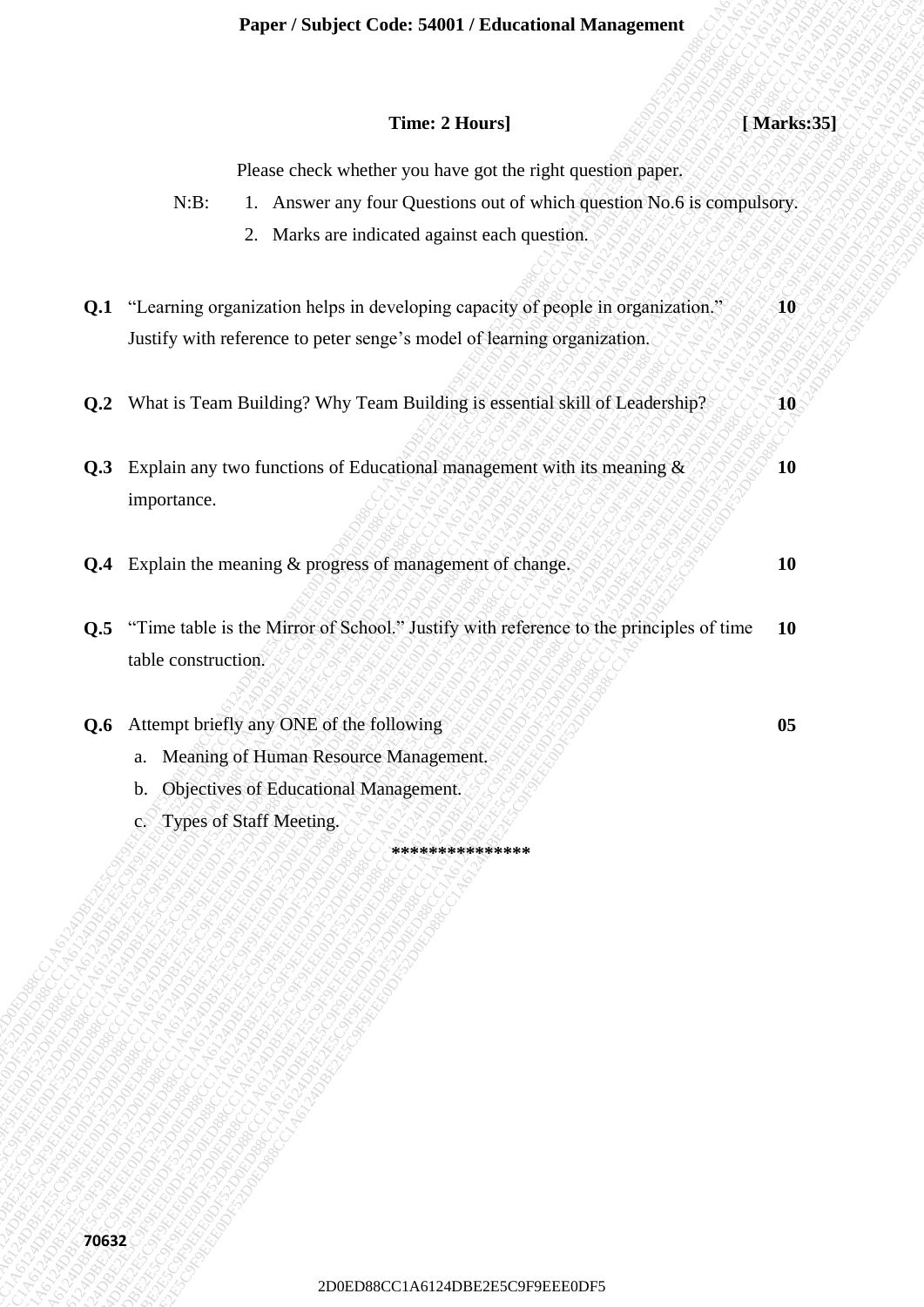**[**वेळ:२ तास**] [** एकूण गणु:३५**]**

सूचना:

- 200EC1A6124DBE2E5COMETHOWS COMETHOWS COMPONENT AND CONSULTED TRANSPORTED TO A THE CONSULTED CONSULTED TO A THE CONSULTED CONSULTED TO A THE CONSULTED CONSULTED AND CONSULTED AS A THE CONSULTED VALUE OF A THE CONSULTED VAL Paper / Subject Cracks 54091 / Educational Management<br>
2021<br>
2021<br>
2021<br>
2021<br>
2021<br>
2021<br>
2021 The Contract street and the Contract of Contract of Case of Contract of Case of Classical African African Contract of Contract 2D0ED88CC1A6124DBE2E5C9F9EEE0DF52D0ED88CC1A6124DBE2E5C9F9EEE0DF52D0ED88CC1A6124DBE2E5C9F9EEE0DF52D0ED88CC1A6124DBE2E5C9F9EEE0DF52D0ED88CC1A6124DBE2E5C9F9EEE0DF52D0ED88CC1A6124DBE2E5C9F9EEE0DF5  $200P25$ ababeat Coder 54000 / Educational Management<br>  $200P3E$ <br>  $200P4E$ <br>  $200P5$ <br>  $200P5$ <br>  $200P4 = 0$  in the code of the code of the code of the code of the code of the code of the code of the code of the code of the cod 2D0ED88CC1A6124DBE2E5C9F9EEE0DF52D0ED88CC1A6124DBE2E5C9F9EEE0DF52D0ED88CC1A6124DBE2E5C9F9EEE0DF52D0ED88CC1A6124DBE2E5C9F9EEE0DF52D0ED88CC1A6124DBE2E5C9F9EEE0DF52D0ED88CC1A6124DBE2E5C9F9EEE0DF5 Paper / Subject Code: 54001 / Educational Management<br>  $2\pi e^{-\frac{3}{2}}$ <br>  $2\pi e^{-\frac{3}{2}}$ <br>  $2\pi e^{-\frac{3}{2}}$ <br>  $2\pi e^{-\frac{3}{2}}$ <br>  $2\pi e^{-\frac{3}{2}}$ <br>  $2\pi e^{-\frac{3}{2}}$ <br>  $2\pi e^{-\frac{3}{2}}$ <br>  $2\pi e^{-\frac{3}{2}}$ <br>  $2\pi e^{-\frac{3}{2}}$ <br>  $2\pi e^{-\frac{3}{2}}$ <br>  $2\pi e^{-\$ Paper / Subject Cade: 54001 / Fabrasiana Management<br>
22-20 Second Corn distributed changes area of the second corn distributed by the second corn distributed corn distributed corn distributed by the second corn of the seco Paper / Subject Cade: 54001 / Fabrasiana Management<br>
22-20 Second Corn distributed changes area of the second corn distributed by the second corn distributed corn distributed corn distributed by the second corn of the seco Paper / Subject Cade: 54001 / Fabrasiana Management<br>
22-20 Second Corn distributed changes area of the second corn distributed by the second corn distributed corn distributed corn distributed by the second corn of the seco Paper / Subject Cade: 54001 / Fabrasiana Management<br>
22-20 Second Corn distributed changes area of the second corn distributed by the second corn distributed corn distributed corn distributed by the second corn of the seco Paper / Subject Cade: 54001 / Fabrasiana Management<br>
22-20 Second Corn distributed changes area of the second corn distributed by the second corn distributed corn distributed corn distributed by the second corn of the seco Paper / Subject Cade: 54001 / Fabrasiana Management<br>
22-20 Second Corn distributed changes area of the second corn distributed by the second corn distributed corn distributed corn distributed by the second corn of the seco Paper / Subject Cade: 54001 / Fabrasiana Management<br>
22-20 Second Corn distributed changes area of the second corn distributed by the second corn distributed corn distributed corn distributed by the second corn of the seco 2D Proper / Subject Code: 54001 / Educational Management<br>
2DEF<br>
2DEF 2007<br>
2DEF 2007<br>
2DEF 2007 THE CONTRACT CONTRACT CONTRACT CONTRACT CONTRACT CONTRACT CONTRACT CONTRACT CONTRACT CONTRACT CONTRACT CONTRACT CONTRACT CONTR Paper / Subject Code: 54001 / Educational Management<br>  $[16\omega, ?$  and<br>  $[16\omega, ?$  and<br>  $[16\omega, ?$  and<br>  $[16\omega, ?$  and<br>  $[16\omega, ?$  and  $\omega, ?$  and  $\omega, ?$ <br>  $\omega$ <br>  $\omega$  and  $\omega$ <br>  $\omega$  and  $\omega$ <br>  $\omega$  and  $\omega$ <br>  $\omega$  and  $\omega$ <br>  $\omega$  and  $20\mu$  (2001)  $20\mu$  (2001)  $20\mu$  (2001)  $20\mu$  (2001)  $20\mu$  (2001)  $20\mu$  (2001)  $20\mu$  (2001)  $20\mu$  (2001)  $20\mu$  (2001)  $20\mu$  (2001)  $20\mu$  (2001)  $20\mu$  (2001)  $20\mu$  (2001)  $20\mu$  (2001)  $20\mu$  (2001)  $20\mu$  (200 2Dayer / Subject Coule: 54009 / Educational Management<br>  $\frac{1}{2}$ <br>
2.  $\frac{1}{2}$ <br>
2.  $\frac{1}{2}$ <br>
2.  $\frac{1}{2}$ <br>
2.  $\frac{1}{2}$ <br>
3.  $\frac{1}{2}$ <br>
3.  $\frac{1}{2}$ <br>
3.  $\frac{1}{2}$ <br>
3.  $\frac{1}{2}$ <br>
3.  $\frac{1}{2}$ <br>
3.  $\frac{1}{2}$ <br>
3.  $\frac{1}{2}$ <br> 2D0ED88CC1A6124DBE2E5C9F9EEE0DF52D0ED88CC1A6124DBE2E5C9F9EEE0DF52D0ED88CC1A6124DBE2E5C9F9EEE0DF52D0ED88CC1A6124DBE2E5C9F9EEE0DF52D0ED88CC1A6124DBE2E5C9F9EEE0DF52D0ED88CC1A6124DBE2E5C9F9EEE0DF5 Paper / Subject Cade: 54000 / Filacational Management<br>
Pixe, 2 200|<br>
2014:<br>
2. anomarcine discussions and a series of a seminar mass active of a series of a series of a series of a series of a series and a series of a ser Piper / Subject Cade: 5400 / Fabruational Management<br>  $\hat{p}^2(2,2,2,00)$ <br>
define:<br>
define and cooleration and cooleration and a proper model and a proper model and a proper model and a proper model and a proper model an १. "अध्ययन संस्था संस्थेतील लोकांची क्षमता वृद्धि करण्यास मदत करते." पिटर सेंग यांच्या प्रतिमानाच्या संदर्भात समर्थन करा. १० २. संघ निर्मिती म्हणजे काय? संघ निर्मिती नेतृत्वाचे कैशल्य महत्त्वाचे का आहे? १००० १००० १००० ३. शैक्षणिक व्यवस्थापनाच्या कोणत्याही दोन कार्याचा अर्थ व महत्त्व स्पष्ट करा. १००१ १००१ १० ४. वदल व्यवस्थापनाच्या अर्थ व प्रक्रिया स्पष्ट करा. १९४४ मध्ये १० १० १० १० ५. "वेळापत्रक हा शाळेचा आससा आहे" वेळापत्रक सरचना तत्वांचा संदर्भात समर्थन करा. १० ६. खालीपैकी कोणत्याही एकावर थोडक्यात लिहा. २००१ कोलिङ २०५ कर् अ. मानव संसाधन व्यवस्थापनाच्या अर्थ, ब. शैक्षणिक व्यवस्थापनाची उदीष्ट्ये,
	- क. शालेय सर्ेचे प्रकार

**\*\*\*\*\*\*\*\*\*\*\*\*\*\*\***